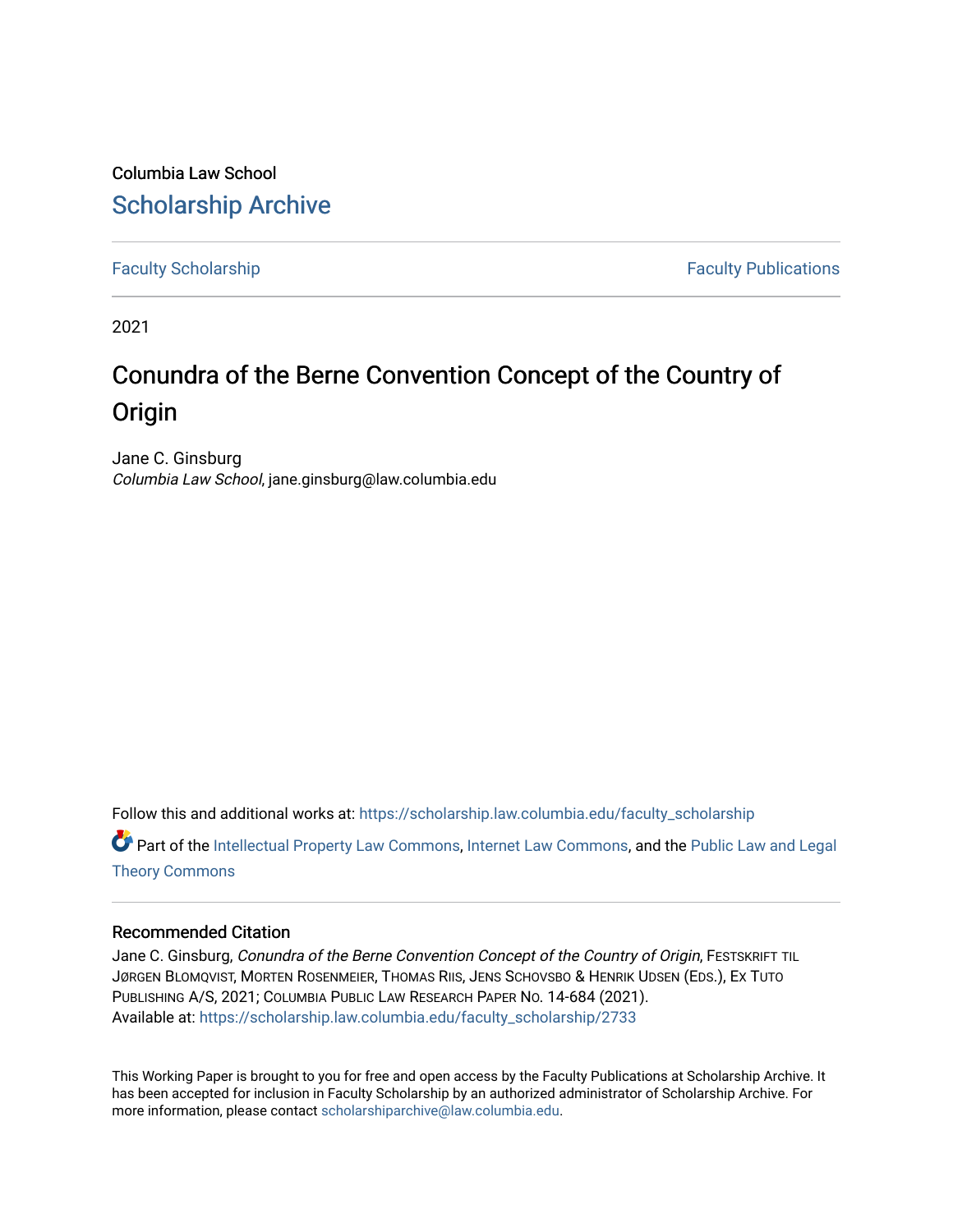## **Conundra of the Berne Convention Concept of the Country of Origin**

Jane C. Ginsburg, Columbia University School of Law\*

#### *Abstract*

This essay explores one of the most important, but occasionally intractable, issues under the Berne Convention, the concept of Country of Origin. Article 5(4) of that treaty defines a work's country of origin, but leaves out several situations, leaving those who interpret and apply the treaty without guidance in ascertaining the country of origin. I will call those situations the "Conundra of the country of origin," and will explore two of them here. First, what is the country of origin of an unpublished work whose authors are nationals of different countries? Second, what is the country of origin of a work exclusively made available over digital networks? In both situations, in the absence of treaty specification, the work may have multiple countries of origin. A plurality of countries of origin may be problematic because, under Berne art. 5(3) "Protection in the country of origin is governed by domestic law." Berne minimum protections do not apply to local works in their countries of origin. As a result, the greater the number of countries of origin, the fewer the number of countries in which the work must receive the minimum Conventional coverage. Even where minimum protections may apply, variations in the country of origin can affect the calculus of copyright term under art. 7(8), the availability of coverage for works of applied art under art. 2(7), and claims to artists' resale royalties under art. 14ter; in all those cases, the availability of protection turns not on national treatment, but on reciprocity with the country of origin.

This essay explores one of the most important, but occasionally intractable, issues under the

Berne Convention, the concept of Country of Origin. Under article 5(4),

The country of origin shall be considered to be:

<sup>\*</sup> Thanks for excellent research assistance to Mary Kate Patterson and to Lydia Turnage, both Columbia Law School class of 2021, and for suggestions and corrections, to Prof. Sam Ricketson.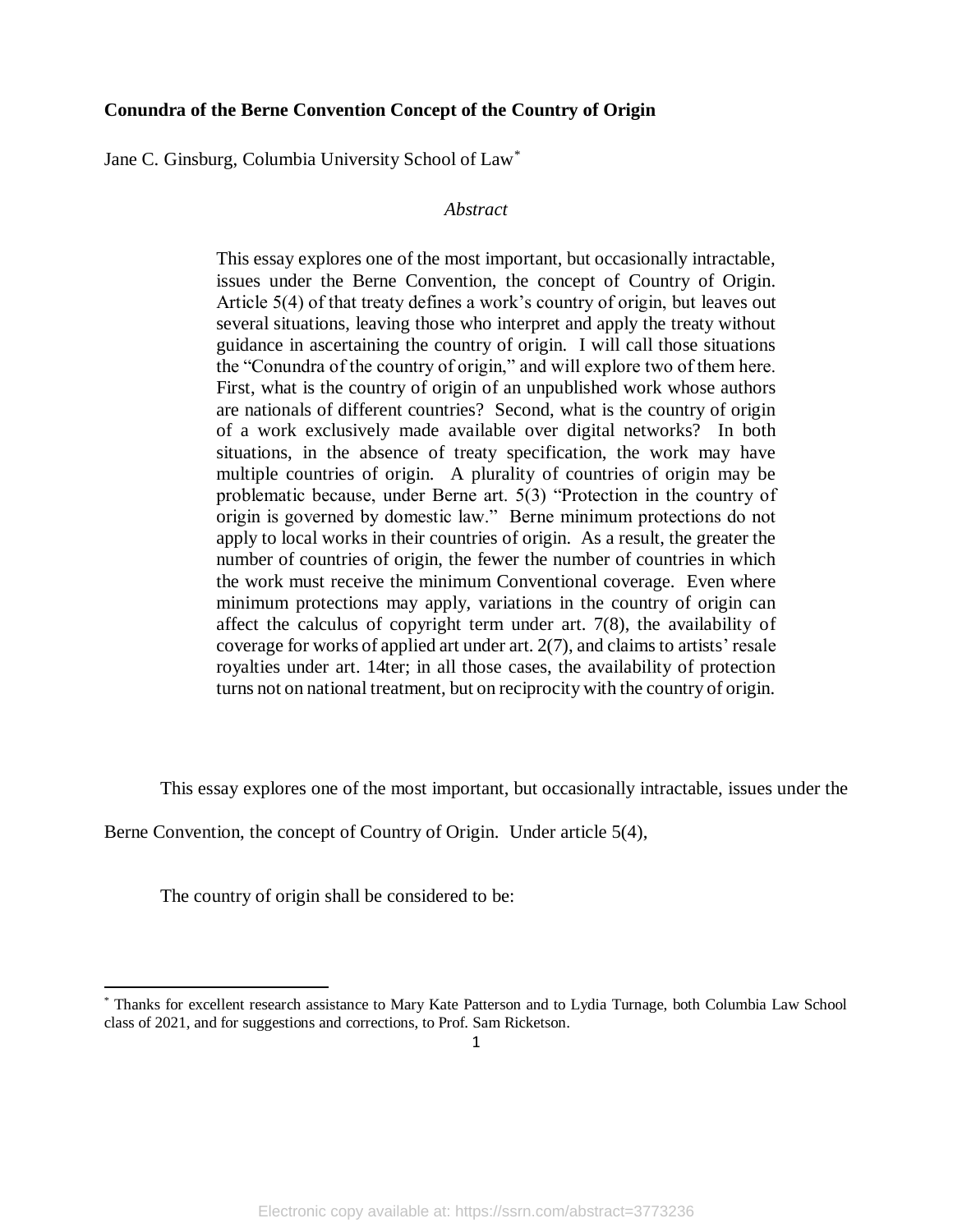*(a)* in the case of works first published in a country of the Union, that country; in the case of works published simultaneously in several countries of the Union which grant different terms of protection, the country whose legislation grants the shortest term of protection;

*(b)* in the case of works published simultaneously in a country outside the Union and in a country of the Union, the latter country;

*(c)* in the case of unpublished works or of works first published in a country outside the Union, without simultaneous publication in a country of the Union, the country of the Union of which the author is a national

Article 5(4) makes publication the principal point of attachment for determining the country of

origin; article 3(3) defines published works as:

works published with the consent of their authors, whatever may be the means of manufacture of the copies, provided that the availability of such copies has been such as to satisfy the reasonable requirements of the public, having regard to the nature of the work.

But, the definition further specifies:

The performance of a dramatic, dramatico-musical, cinematographic or musical work, the public recitation of a literary work, the communication by wire or the broadcasting of literary or artistic works, the exhibition of a work of art and the construction of a work of architecture shall not constitute publication.

As we will see, this qualification will create significant ambiguity with respect to works communicated over digital networks, but not distributed in tangible copies to the public.

Despite its detail, art. 5(4) leaves out several situations, leaving those who interpret and apply the treaty without guidance in ascertaining the country of origin. I will call those situations the "Conundra of the country of origin," and will explore two of them here. First, what is the country of origin of an unpublished work whose authors are nationals of different countries? Second, what is the country of origin of a work exclusively made available over digital networks? In both situations, in the absence of treaty specification, the work may have multiple countries of origin. A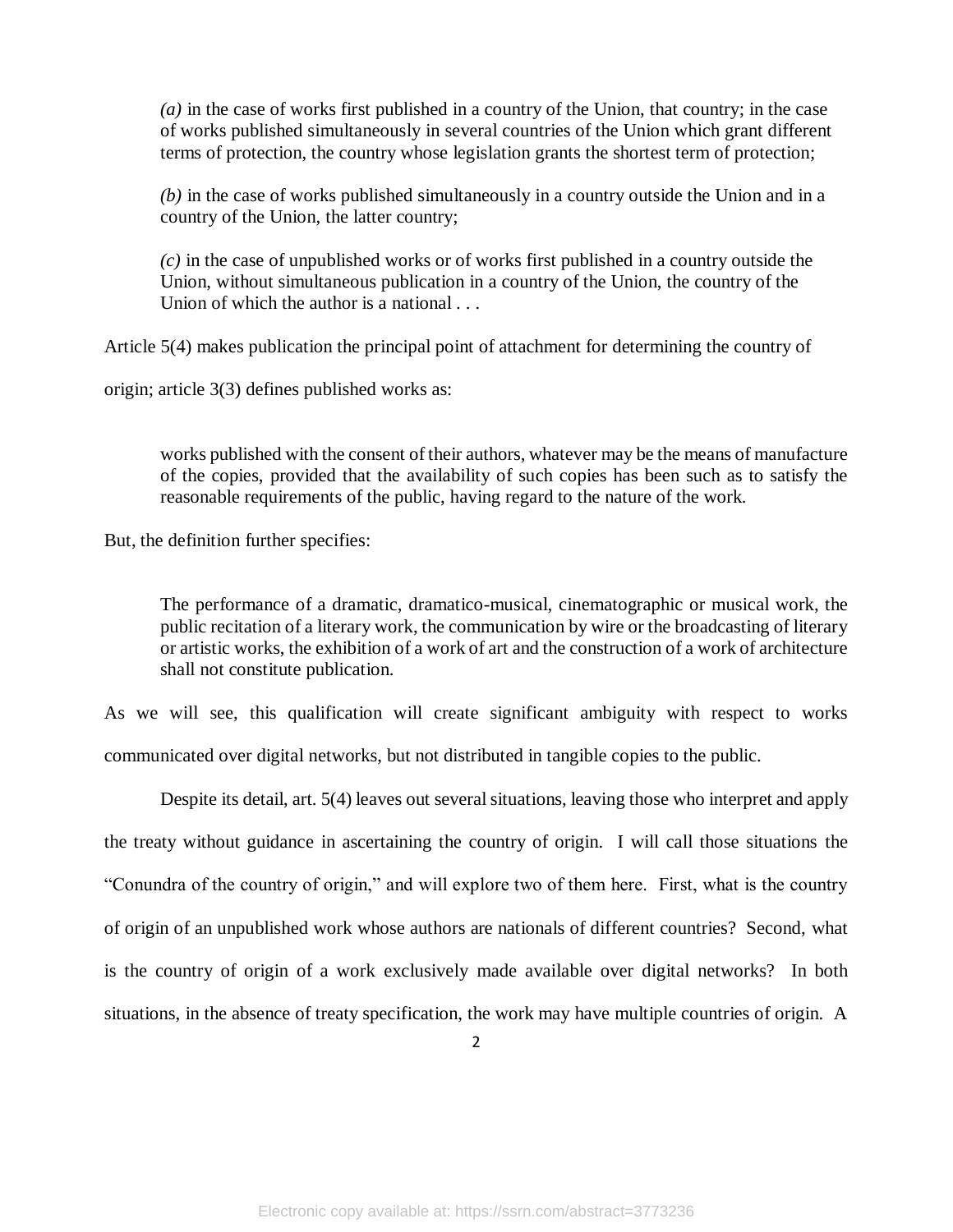plurality of countries of origin may be problematic because, under Berne art. 5(3) "Protection in the country of origin is governed by domestic law." Berne minimum protections do not apply to local works in their countries of origin. As a result, the greater the number of countries of origin, the fewer the number of countries in which the work must receive the minimum Conventional coverage. Even where minimum protections may apply, variations in the country of origin can affect the calculus of copyright term under art. 7(8), the availability of coverage for works of applied art under art. 2(7), and claims to artists' resale royalties under art. 14ter; in all those cases, the availability of protection turns not on national treatment, but on reciprocity with the country of origin.

### **I. Works with several co-authors from different Union countries:**

The Berne Convention acknowledges that some works will be co-authored, hence its provision for the calculation of the copyright term of joint works based on the death of the last surviving co-author.<sup>1</sup> But the Convention does not address the attribution of a country of origin to joint works whose authors are nationals of different Union states. This omission will not cause difficulties where first publication occurs in a Union country; that country will clearly be the country of origin under article 5(4)(a). But problems will arise where the works remain unpublished or are first published in one of the few remaining non-Union, non-WTO countries<sup>2</sup> (without simultaneous publication within 30 days in a Union state).

<sup>&</sup>lt;sup>1</sup> Berne Conv. art. 7bis.

<sup>&</sup>lt;sup>2</sup> Aruba, Eritrea, Kosovo, Marshall Islands, Palau, and Sint Maarten are neither Berne nor WTO countries. Curaçao, Ethiopia, Iran, Iraq, Somalia, South Sudan, Timor-Leste are not Berne signatories, and are not yet members of the WTO, but *are* observer countries still in the application process. See, WTO, *Members and Observers*, WTO.org, [https://www.wto.org/english/thewto\\_e/whatis\\_e/tif\\_e/org6\\_e.htm](https://www.wto.org/english/thewto_e/whatis_e/tif_e/org6_e.htm) (last accessed Jan. 22, 2021); WIPO, *WIPO-*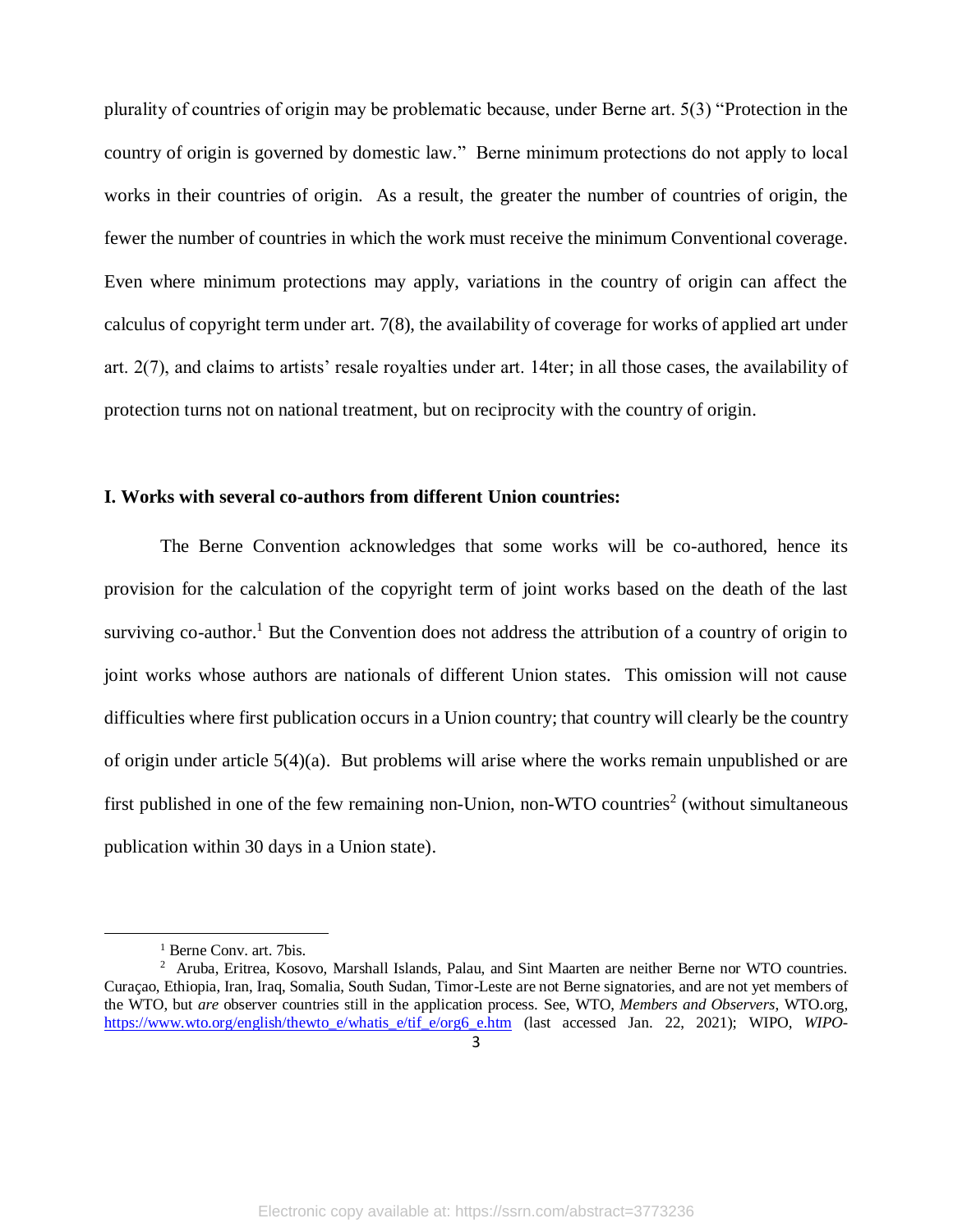While Berne's failure to provide explicit guidance gives rise to the problems, the Convention's interstices may point toward a variety of solutions. One may suggest four alternative approaches to designating the country of origin for unpublished joint works. First, one might borrow from Berne's approach to works simultaneously published in more than one Union country: where the countries of first publication have differing terms, article 5(4)(a) designates as the country of origin the country with the shorter or shortest period of protection.<sup>3</sup> Accordingly, when co-authors' countries of nationality provide for different terms, the country of origin of the unpublished work will be the Union country with the shorter or shortest term of protection. This approach could, however, have deleterious consequences for co-authors whose home countries have longer terms of protection than the country designated as the country of origin precisely because of its shorter (but still Berne-compatible) term. The rationale for choosing the shortest term appears to have been to ensure that the work fell into the public domain at the same time throughout the Berne Union, especially given the considerable disparities in the length of the copyright term in different Union states at the end of the 19th century.<sup>4</sup> Without such a rule, authors (or, more likely, publishers) might have engaged in country-of-origin-shopping, that is, the simultaneous publication of a work in a

*Administered Treaties, Contracting Parties, Berne Convention*, WIPOLex.WIPO.int, [https://wipolex.wipo.int/en/treaties/ShowResults?search\\_what=C&treaty\\_id=15](https://wipolex.wipo.int/en/treaties/ShowResults?search_what=C&treaty_id=15) (last accessed Jan. 22, 2021)  $3$  ibid.

<sup>4</sup> The rule of the shorter term has been part of the Berne Convention since the original 1886 text. *See* WIPO, *Draft Convention, Minutes of the Fifth Meeting of the Conference for the Protection of Authors' Rights*, *Records of the International Conference for the Protection of Authors' Rights Convened in Berne* (1884), available on page 94 at: [https://www.wipo.int/edocs/pubdocs/en/copyright/877/wipo\\_pub\\_877.pdf](https://www.wipo.int/edocs/pubdocs/en/copyright/877/wipo_pub_877.pdf) ; *Report of the Committee*, *Second Conference in Berne*, (1885), available on page 119 at: [https://www.wipo.int/edocs/pubdocs/en/copyright/877/wipo\\_pub\\_877.pdf](https://www.wipo.int/edocs/pubdocs/en/copyright/877/wipo_pub_877.pdf) ("By giving preference to the system that made the term of protection depend on the law of the country in which publication had first occurred, the Committee also had to provide for the case in which such publication occurred in a number of countries in the Union at the same time, and it settled it by providing that the term of protection could not exceed that of the country in which the work fell into the public domain soonest.").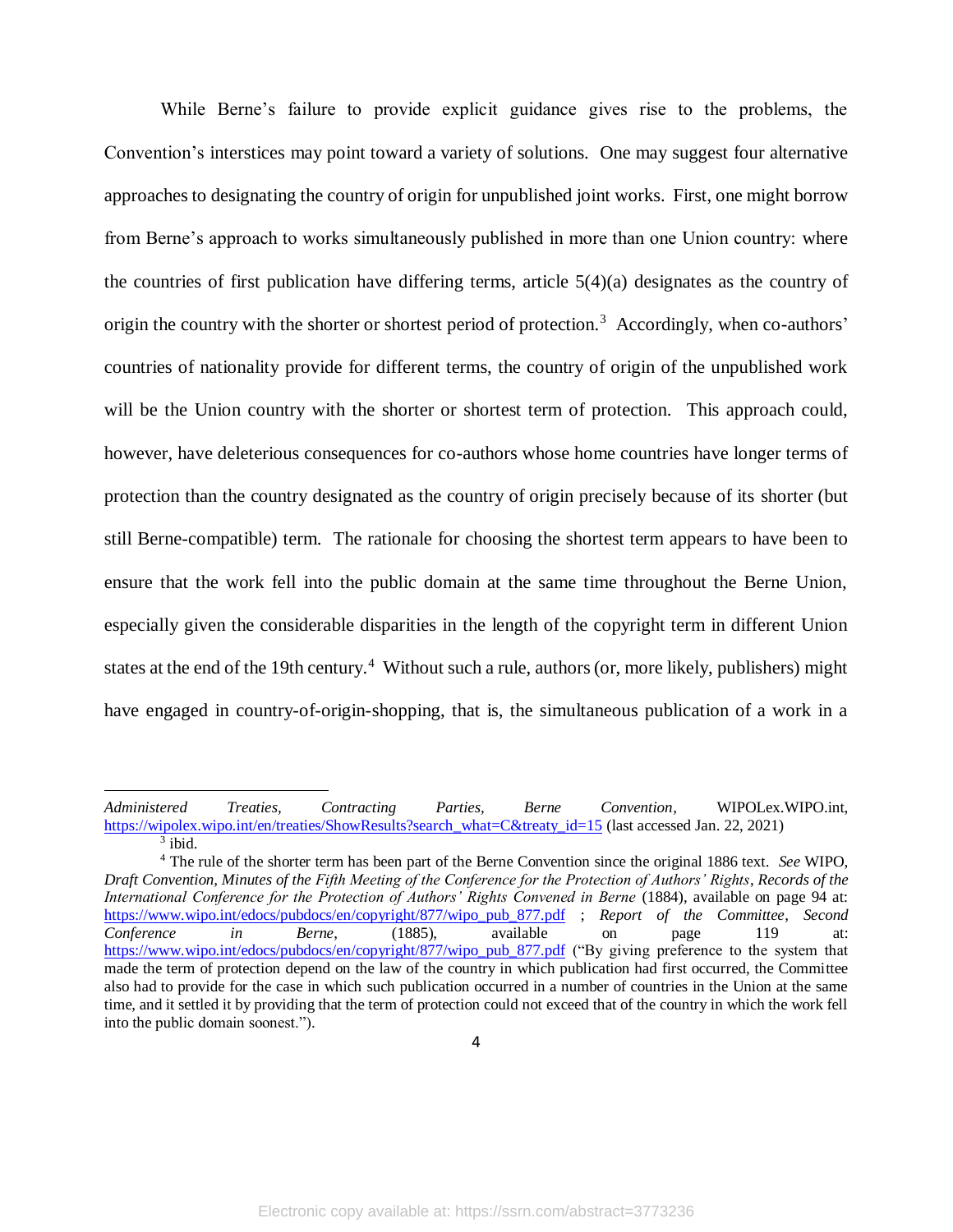country not otherwise connected with the author or the work, in order to obtain the benefits of its longer term. (Although an author could obtain those benefits simply by first publishing in that country, and not simultaneously publishing in a country with a shorter term.) Duration-shopping is less likely to be a concern when the point of attachment is the author's nationality, since it seems farfetched to expect that an author will seek citizenship in another country merely to claim its longer copyright term.

Second, where the countries of the different co-authors have identical terms of protection, alternative 1 will result in as many countries of origin as there are authors, and therefore will not achieve the goal of avoiding a multiplicity of countries of origin.

Another principle to enable choosing among the possible countries of origin would look to the Union state of which a co-author is a national, and whose domestic law is the most authorfavorable. One may justify this bias on the ground that the Berne Convention embraces it; the Preamble declares: "The countries of the Union, being equally animated by the desire to protect, in as effective and uniform a manner as possible, the rights of authors in their literary and artistic works," Selecting the most author-favorable law among the co-authors' domestic copyright laws could give co-authors an advantage in other cases where a rule of reciprocity under the Convention requires reference to the law of a work's country of origin, for example, with respect to the *droit de suite* under article 14<sup>*ter*</sup> or the protection of works of applied art under article 2(7). For the reasons akin to those evoked in connection with alternative 1, reciprocity-shopping does not seem a real concern here: manipulation of the point of attachment in the event that none of the co-authors' countries of nationality afford reciprocal protection of applied art or of artists' resale royalties would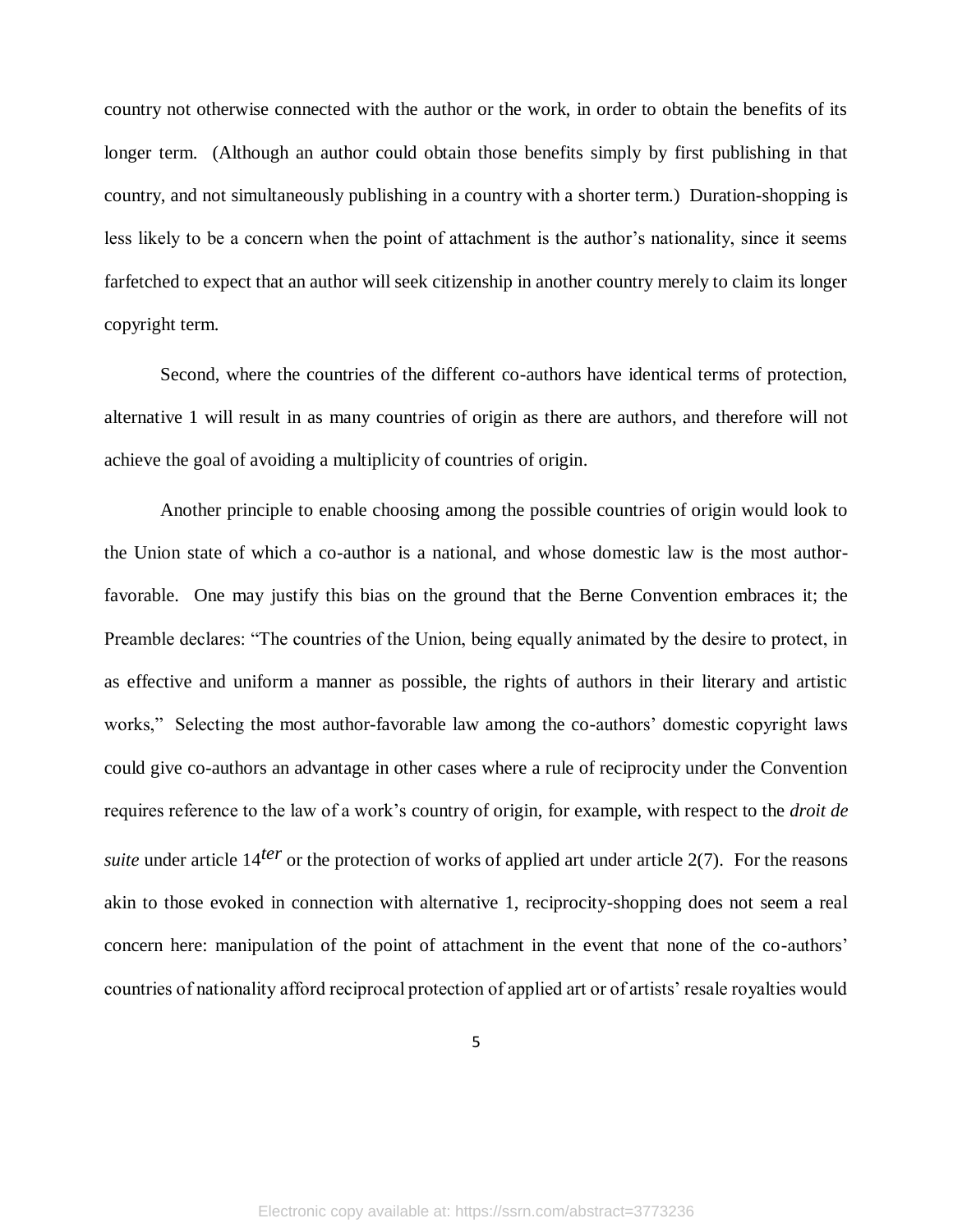require adding to the roster a specious co-author of advantageous citizenship. Reciprocity-avoidance moreover concerns a narrow subset of works protected under the Berne Convention: works of applied art and fine art originals for purposes of the *droit de suite*. As for the broader group of Berne works in general, disparities in domestic laws might inspire co-authors to seek a national law that grants a level of protection higher than the Berne minima, and potentially higher than the level afforded by other national laws, but if none of the co-authors are nationals of such a country, it would be necessary to attach a spurious co-author who was a national of such an authors' paradise. Even well-counselled authors are not likely to follow such a tortuous (not to mention fraudulent) track.

Third, one might designate the country of origin of a multiple-authored unpublished work as the country of nationality (or residence) of a majority of the co-authors. Failing a majority country, or in lieu of such a point of attachment, the joint authors might agree to designate one coauthor's country as the country of origin. 5

This gap-filling, while perhaps consistent with the overall goals of the Berne Convention, may be supplying a lot of stuffing for the lacuna in the treaty text. A fourth approach to the problem of multiple countries of origin where the domestic legislation of any of these countries denies domestic authors the benefits of Berne minima, as the United States has done with respect to certain

<sup>5</sup> The International Law Association Guidelines on Intellectual Property and Private International Law (adopted in Kyoto by the International Law Association, 2020) [ILA Kyoto Guildelines], adopts this approach to designate the state whose laws will determine initial ownership of copyright in a multiple-authored work. Kyoto Guideline 20(2)(a) provides:

Initial ownership in copyright is governed by the law of the State with the closest connection to the creation of the work. This is presumed to be the State in which the person who created the subject-matter was habitually resident at the time of creation. *If the protected subject-matter is created by more than one person, they may choose the law of one of the States of their habitual residence as the law governing initial ownership.* This paragraph applies mutatis mutandis to related rights. (Emphasis supplied)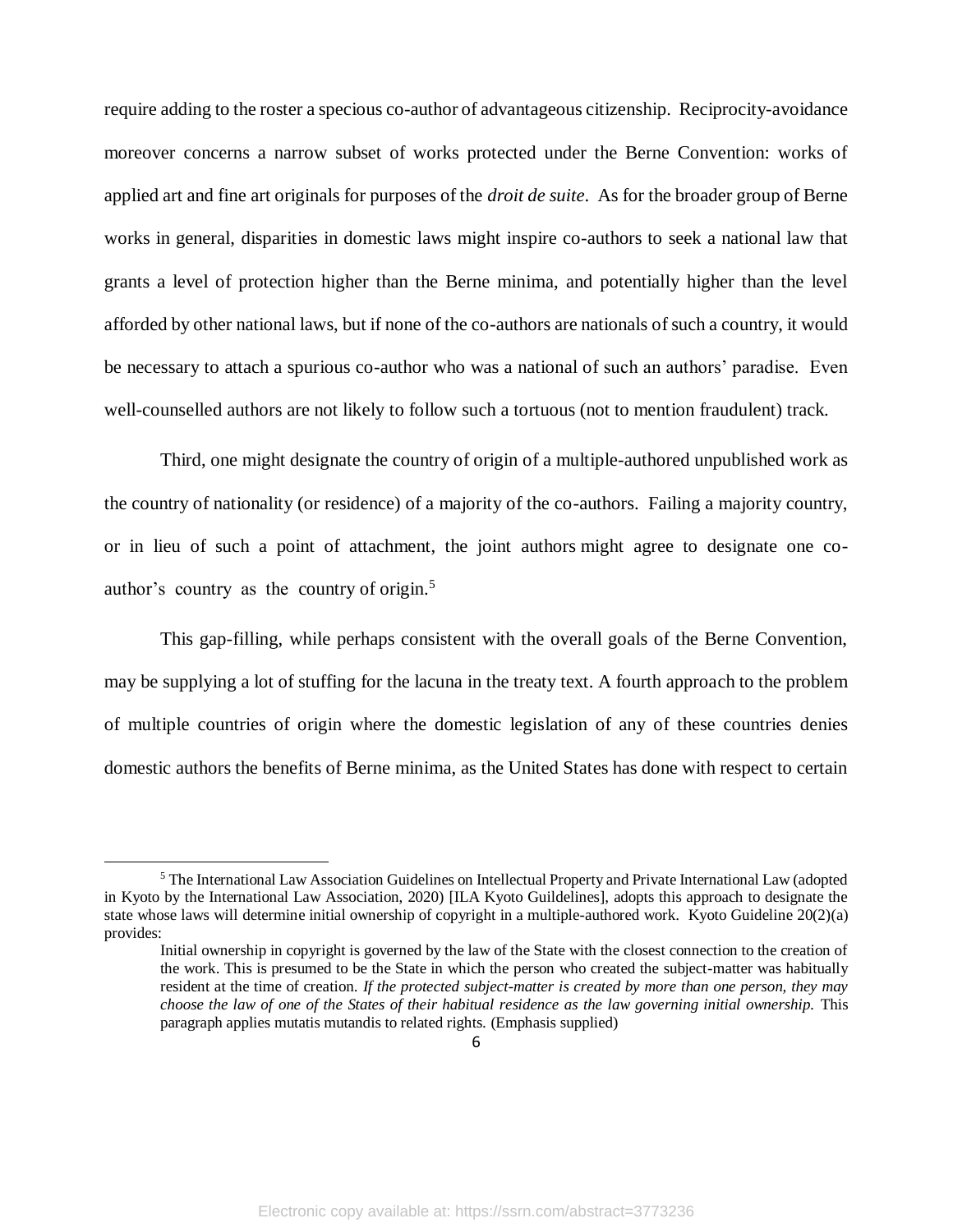formalities,<sup>6</sup> or scrapes beneath the bottom of a Berne-permissible range, for example, by adopting multiple and wide-ranging copyright exceptions<sup>7</sup> (recall that under art  $5(3)$  the country of origin need not accord Berne-level protection to its own works) hews more closely to the Berne text. While in the case of multiple authors, the country of origin may be all the countries of the authors' nationalities, this does not necessarily mean that the *work* will be subject to sub-Berne protection in each of those countries. Rather, under art.  $5(1)$ , which references the protection Union authors enjoy, arguably only the local *author* might be covered by her national law (which might be less protective than Berne minima); non local authors would still be entitled to Berne minimum protection. Under this reading, if one author's country of origin is not the country of origin for the other authors, Berne member States may not accord less than Berne-minimum protection to multiple-authored works whose authors are nationals of other countries.<sup>9</sup> By the same token, if one co-author's national law did not offer the Berne-optional protections of applied art and artists' resale royalties, but the others' did, the others would still enjoy those protections. Thus if one coauthor's national law did not provide for artists' resale royalties, but her co-author's national law did, then the first co-author's country of nationality would still be obliged to include the other co-

<sup>&</sup>lt;sup>6</sup> See 17 U.S.C. sec. 411(a) (requiring registration of a US work as a prerequisite to initiating an infringement action).

<sup>7</sup> For another US-law example, see 17 U.S.C. sec. 110(5)(B) (imposing an exception to the public performance right with respect to retransmissions of performances of nondramatic musical compositions in restaurants and retail establishments; the WTO Panel's ruling that this exception exceeded the boundaries of TRIPS art. 13 permissible exceptions concerned the application of the exception to non-US works). See WT/DS160/R (June 15, 2000)

<sup>&</sup>lt;sup>8</sup> Article 5(1) provides: "Authors shall enjoy, in respect of works for which they are protected under this Convention, in countries of the Union other than the country of origin, the rights which their respective laws do now or may hereafter grant to their nationals, as well as the rights specially granted by this Convention."

<sup>&</sup>lt;sup>9</sup> See ALAI, DETERMINATION OF COUNTRY OF ORIGIN WHEN A WORK IS FIRST PUBLICLY DISCLOSED OVER THE INTERNET 5-6 (2012)[, https://www.alai.org/en/assets/files/resolutions/country-of-origin.pdf.](https://www.alai.org/en/assets/files/resolutions/country-of-origin.pdf) A disadvantage of this approach is that, in the event of sub-Berne protections in a particular Member State, the plaintiffs in any copyright action will have to be the non-local authors. This may increase the cost of litigation, and, conceivably, deny monetary recovery to the local author.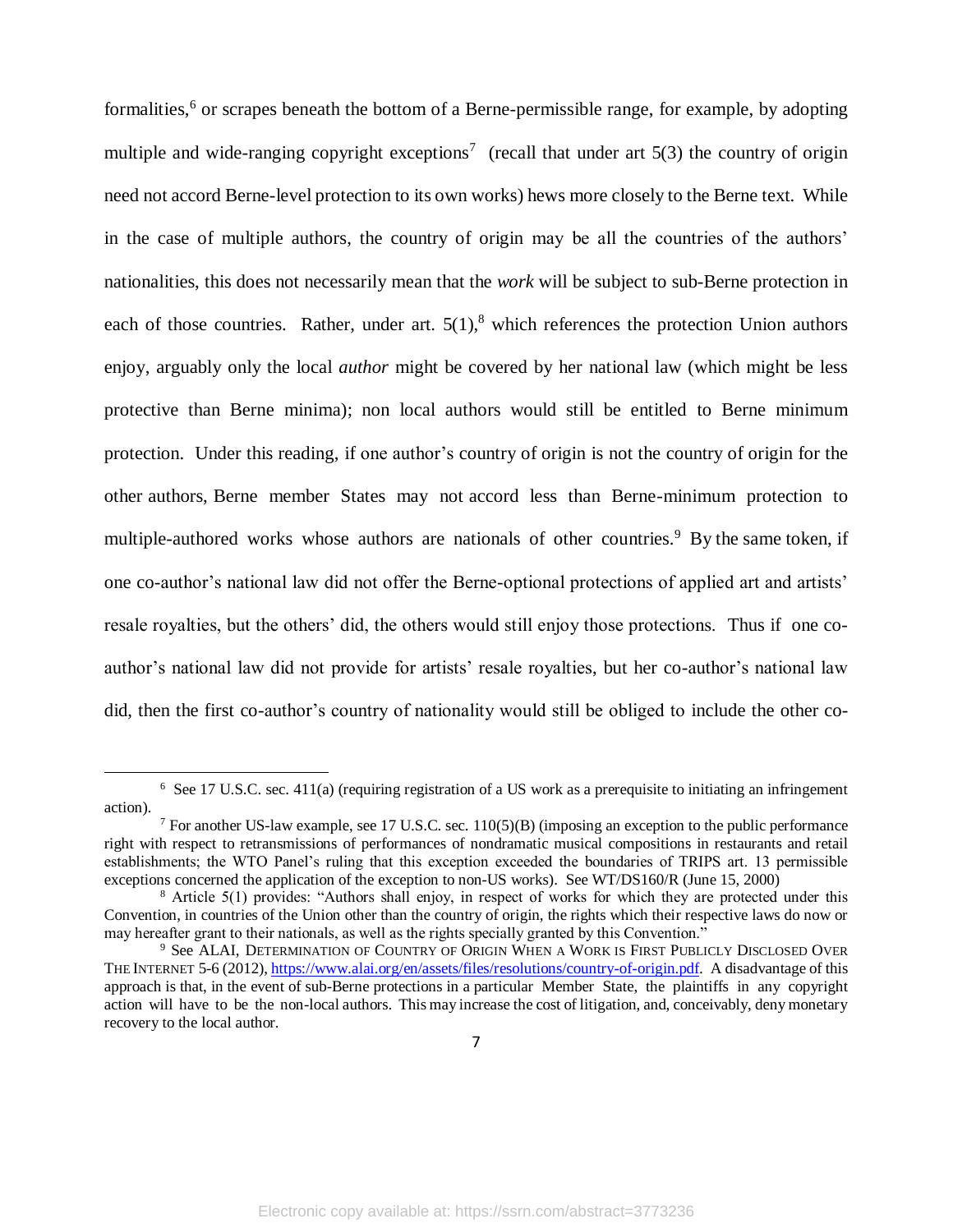author as a beneficiary of the local *droit de suite*. The first co-author would have no claim in that country, but the second co-author would (and the co-authors could by contract resolve the distribution of the proceeds). This approach, which could avoid prejudicing the other co-authors when one co-author's home country offers less protection than the others, nonetheless carries the complication of requiring courts or other relevant authorities to ascertain the domestic laws of multiple countries, a task whose complexity increases with the number of co-authors.

Of course, in theory, co-authors might seek to avoid all this complexity simply by publishing their work. In the analog world, the Berne country of first distribution of tangible copies will be the country of origin.<sup>10</sup> But for the burgeoning category of digital-only creations, ascertaining the country of first publication provides its own puzzles, as the next Part will show.<sup>11</sup>

#### **II. What is the country of origin of a work exclusively made available over digital networks?**

The Internet embodies a change from a model of communication of works to a public of passive recipients of a distribution or performance to a model where individuals, and networks offer interactive enjoyment of works at the initiative of members of that very same public. Public access on demand by streaming or downloading now is immediate, individual and instantaneous. Digital communications both challenge traditional Berne concepts of publication, and bring to the fore the problem of a multiplicity of possible countries of origin.

 $10$  Berne Conv. art. 3(3).

<sup>&</sup>lt;sup>11</sup> In that respect, one might bear in mind that digital media not only may augment an unpublished work's number of collaborators, but also may foster dynamic collaborations: as more creators join the evolving work, the countries of origin will continue to swell.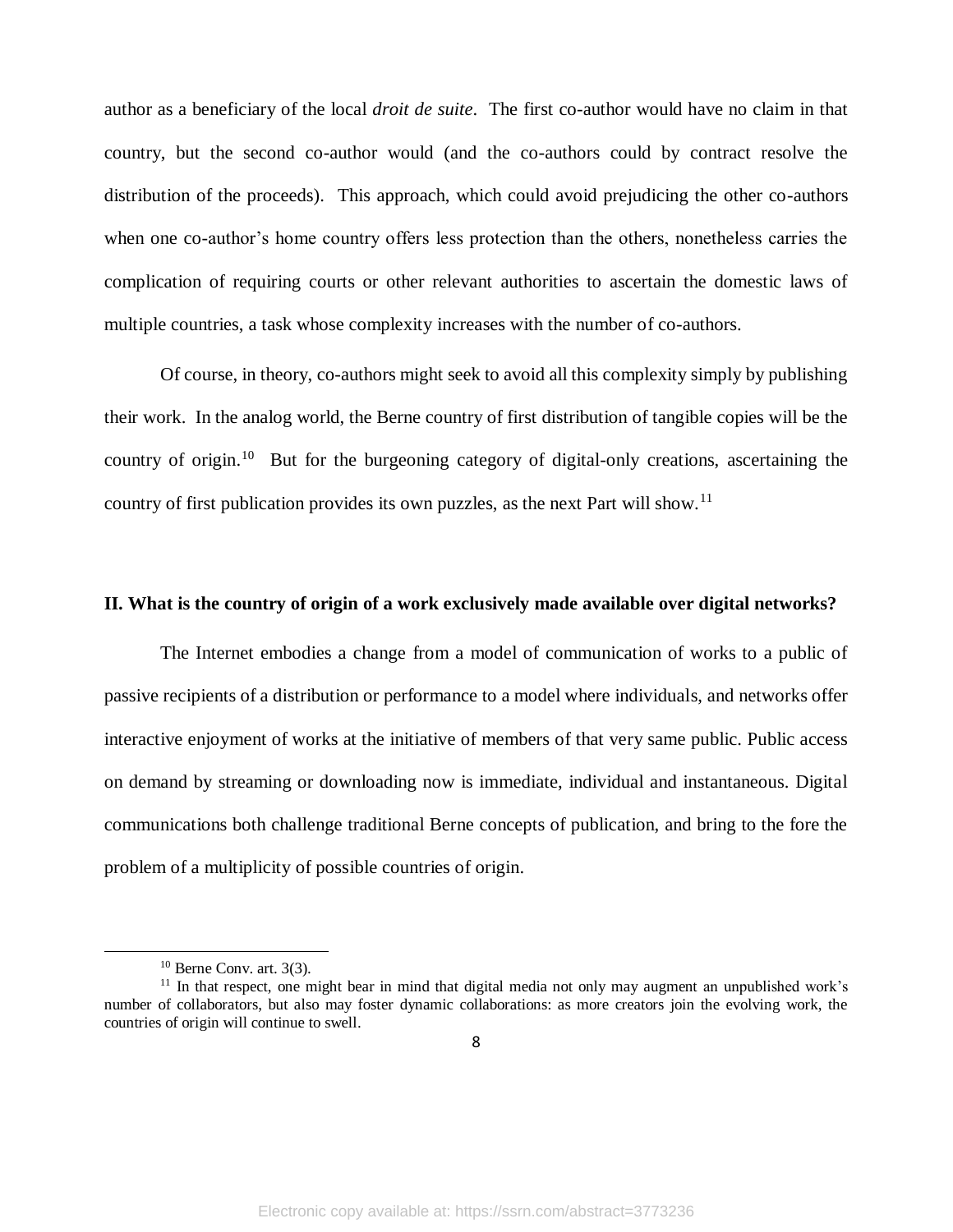Under the article 3(3) definition of "published works," a work will be considered "published" if copies are made available to the public in a manner that satisfies the public's reasonable requirements, "having regard to the nature of the work." If one interprets "copies" to include reproductions in RAM (a computer's temporary memory), then posting a work on a website makes "copies" available to anyone who accesses the website by any means, whether streaming or downloading. In effect, the work would be simultaneously "published" in every country from which the public could access it, thus giving rise to a plethora of countries of origin. If one rejects the RAM copying theory, on the ground that a more permanent embodiment is required,  $12$  then any website that permits downloading (as opposed to streaming-only), could still effect a publication if the downloading public can store the work to a non-volatile format, such as hard disk, CD, flash drive, memory card, or printout. As a result, merely making works available for more permanent forms of embodiment may reduce the number of putative countries of origin to exclude countries where access is limited to streaming, but still is likely to leave a multiplicity of countries of origin.<sup>13</sup>

More fundamentally, drawing a line between dissemination in the form of downloads and making works available via streaming, with only the former constituting publication, introduces arbitrary distinctions that no longer correspond to the contemporary exploitation and enjoyment of

 $12$  There is considerable disagreement over whether a RAM copy is a copy within the meaning of the Berne Convention. See generally, San Ricketson and Jane C. Ginsburg, *International Copyright and Neighboring Rights: The Berne Convention and Beyond* paras, 11.69-11.71 and works cited therein (2d ed. 2006).

<sup>&</sup>lt;sup>13</sup> Cf. ALAI, DETERMINATION OF COUNTRY OF ORIGIN WHEN A WORK IS FIRST PUBLICLY DISCLOSED OVER THE INTERNET 3 (2012) (suggesting art 3(3) implies a 'traceable attachment' to a specific country through publication. But if publication in the sense of art 3(3) focuses on the country of the receiving public, rather than the country from which copies are made available, then even were it possible to ascertain the country in which a download first occurred, this country may have no particularly significant relationship to the author or to the development or exploitation of the work. The same problem arises were one to focus on the country from which copies were made available, because the country where the server is located may have little relationship to the creation of the work or any chosen public.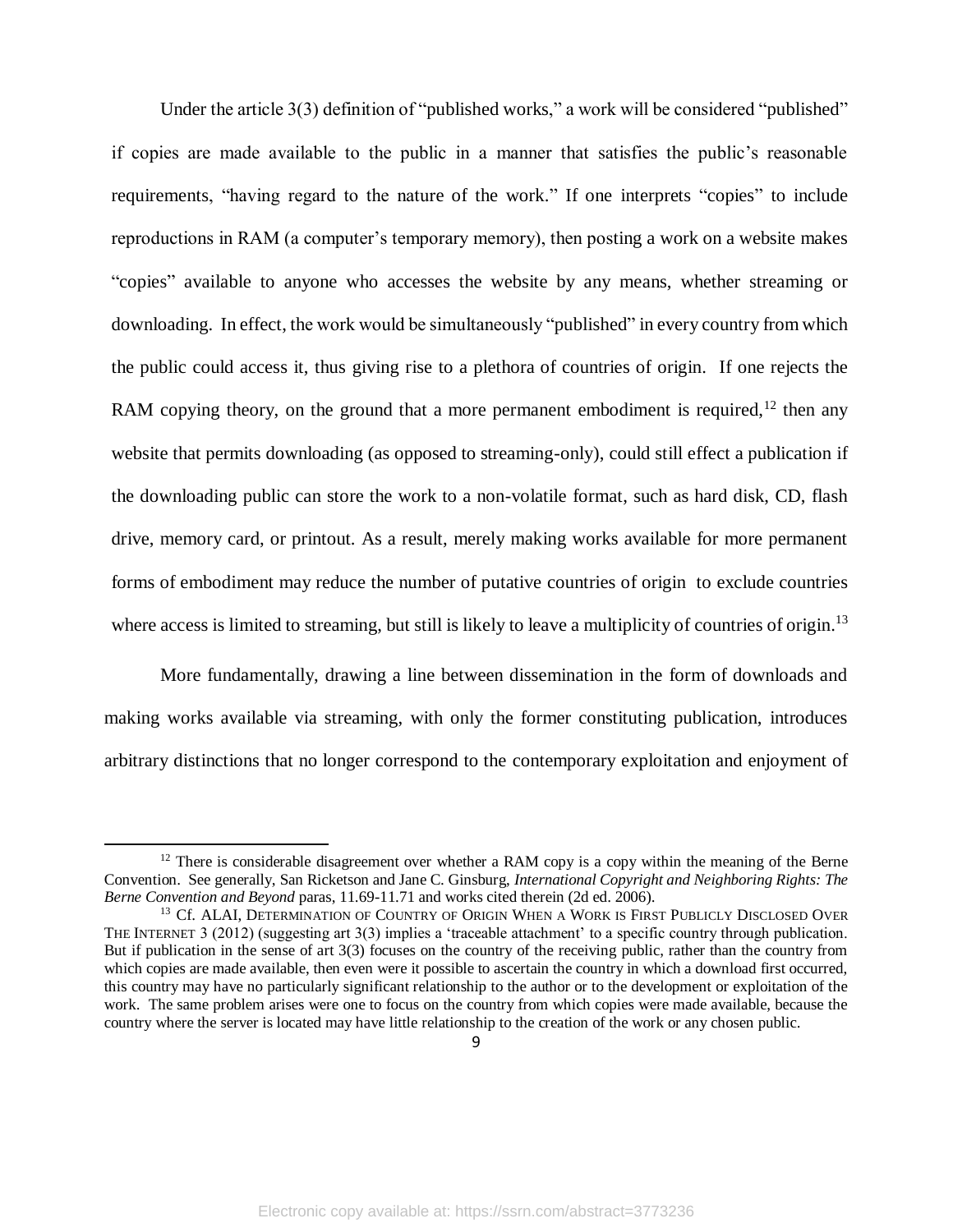works. It hardly makes sense to label a work "published" if the public can download copies of a work for subsequent listening or viewing, but "unpublished" if the public can only listen to or view it online in real time. Happily, the phrase, "the availability of such copies," need not mean that the members of the public must be able to possess the copies. The "reasonable requirements of the public" may depend on "the nature of the work." For example, in connection with distribution intermediaries, 'the availability of such copies' could mean the reasonable requirements of the public for possession of copies, as with books offered for sale in bookstores, but it could also mean access to the work, as with copies distributed to motion picture theatres or broadcasting entities for public performance or transmission of the work. Distribution of copies to intermediaries, such as cinemas where the public could view the film (but not obtain copies of it), would therefore suffice to "publish" the work. "[H]aving regard to the nature of the work" thus suggests that "reasonable requirements of the public" should be understood as referencing the enjoyment of the work, not necessarily the possession of copies.

This interpretation may, however, strain the concluding carve-out from article  $3(3)$ 's definition of "published work": "The performance of a dramatic, dramatico-musical, cinematographic or musical work, the public recitation of a literary work, the communication by wire or the broadcasting of literary or artistic works, the exhibition of a work of art and the construction of a work of architecture shall not constitute publication." Thus, exhibiting a film in a cinema, or broadcasting it on television are not publication. The prior paragraph's argument essentially contends that what "publishes" a cinematographic work is its predicate distribution in copies to movie theatre operators or broadcasting stations. But what if today's or tomorrow's wired or wireless means of communicating works to the public do not require predicate distribution of a

10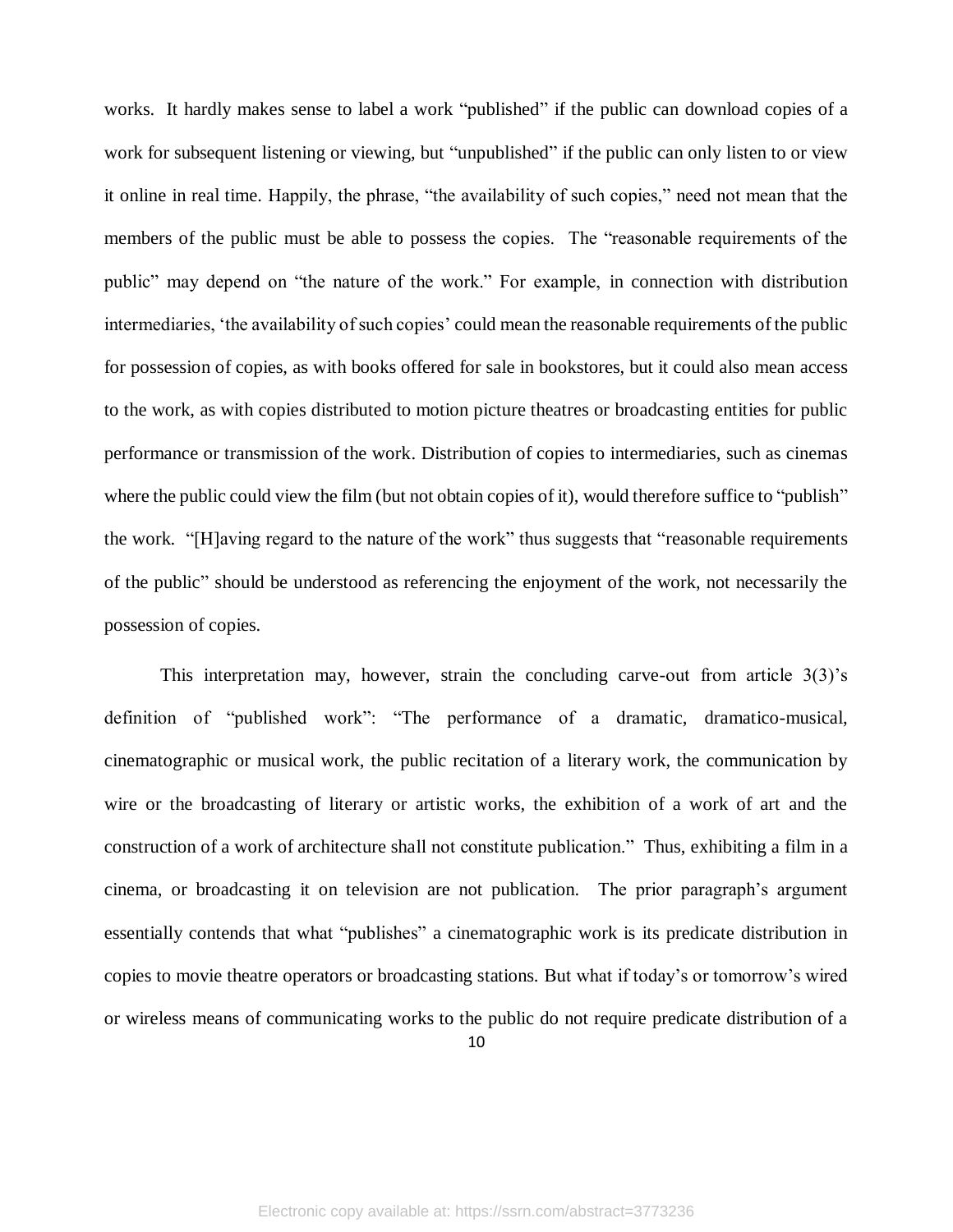tangible copy? The publication status and therefore the country of origin would turn on artificial, technology-based distinctions no more convincing in this context than the attempt to distinguish downloadable from copy-protected streams previously essayed.

Moreover, if the predicate distribution of a copy for the purpose of further communication constitutes publication,<sup>14</sup> then making one source copy available on a website for access by streaming would "publish" the work in every country from which the public could access the work, by whatever means. This reasoning exacerbates the problem of a multiplicity of countries of origin. Currently, one hundred and seventy nine countries are Berne Union members.<sup>15</sup> Most, if not all, will have sufficient computing resources to qualify as places of publication. If, following this argument through, a work initially disclosed over the Internet is simultaneously 'published' in 179 countries, does that mean that every one of those countries is the 'country of origin' for the purposes of the Berne Convention? The consequences of such a conclusion are bizarre indeed. Recall that article 5(3) explicitly excuses Union members from according Berne-level protection to its members' *domestic* works of authorship. A Union member meets its Berne obligations if it accords protection consonant with Convention minima to *foreign* Berne-Union works. If, however, with simultaneous universal publication via the Internet, every work of authorship could be considered a *domestic* work

<sup>&</sup>lt;sup>14</sup> This formulation corresponds to the U.S. copyright act's definition of "publication." 17 USC sec. 101 provides ". . . The offering to distribute copies or phonorecords to a group of persons for purposes of further distribution, public performance, or public display, constitutes publication. A public performance or display of a work does not of itself constitute publication."

<sup>15</sup> See

[https://wipolex.wipo.int/en/treaties/ShowResults?start\\_year=ANY&end\\_year=ANY&search\\_what=C&code=ALL&tre](https://wipolex.wipo.int/en/treaties/ShowResults?start_year=ANY&end_year=ANY&search_what=C&code=ALL&treaty_id=15) aty  $id=15$  (accessed January 18, 2021)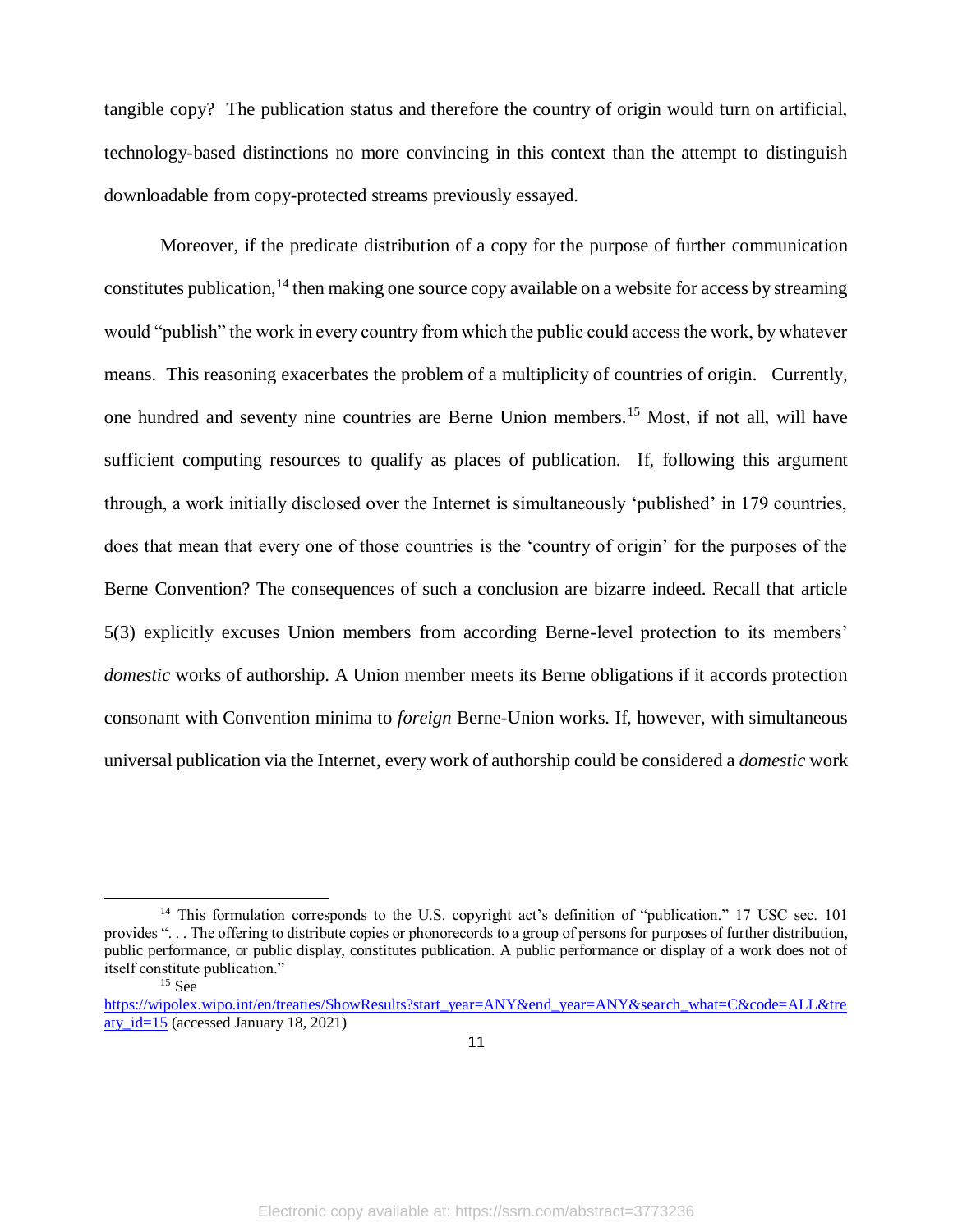in each country of the Berne Union, then, ironically, Berne Convention minimum standards of protection might *never* apply, because there will be no foreign works.<sup>16</sup>

To avoid this preposterous result, one might apply article 5(4) of the Convention to conclude that, when there are multiple countries of first publication, the "country of origin" is the country whose term of protection is the shortest. This too, however, creates problems. The art. 5(4)(a) rule designating as the country of origin the country with a shorter term of protection will not significantly alleviate the problem if multiple countries share that shorter term, as we have already seen in Part I in connection with multiple-authored unpublished works. And if only one country's law provided the shortest term, another anomaly would result: the country of origin of all Berne works would be that country, even though, apart from simultaneous publication, that country has no significant relationship to the work. But if, in the case of multiple countries of first publication, the "country of origin" is the country whose term is the shortest, then all Internet-published works will be localized in the country with the shortest term.<sup>17</sup>

These anomalies suggest that the notion of Internet publication for purposes of determining the country of origin should be limited to a single Berne Union country: but which one? One might designate as the country of first publication the country from which the author communicated the work to the server, but this characterization has some disadvantages. First, that country may have

<sup>&</sup>lt;sup>16</sup> ALAI argues that recognizing each receiving country of a digital transmission as joint COs would 'effectively eviscerate' the Berne Convention., DETERMINATION OF COUNTRY OF ORIGIN WHEN A WORK IS FIRST PUBLICLY DISCLOSED OVER THE INTERNET 3-4 (2012).

 $17$  If the country of origin's domestic law provides a shorter term of protection than life plus fifty years, other Berne countries would nonetheless accord that work the Berne minimum term. But that is a different matter than the one discussed here, in which one would fix the country of origin in the country with the shortest term; to avoid anomalies, it is necessary to conclude that art 5(4)(a) implies the shortest *Berne-compatible* term. *See also* Thomas F. Cotter, *Toward A Functional Definition of Publication in Copyright Law*, 92 Minn. L. Rev. 1724, 1750 (2008).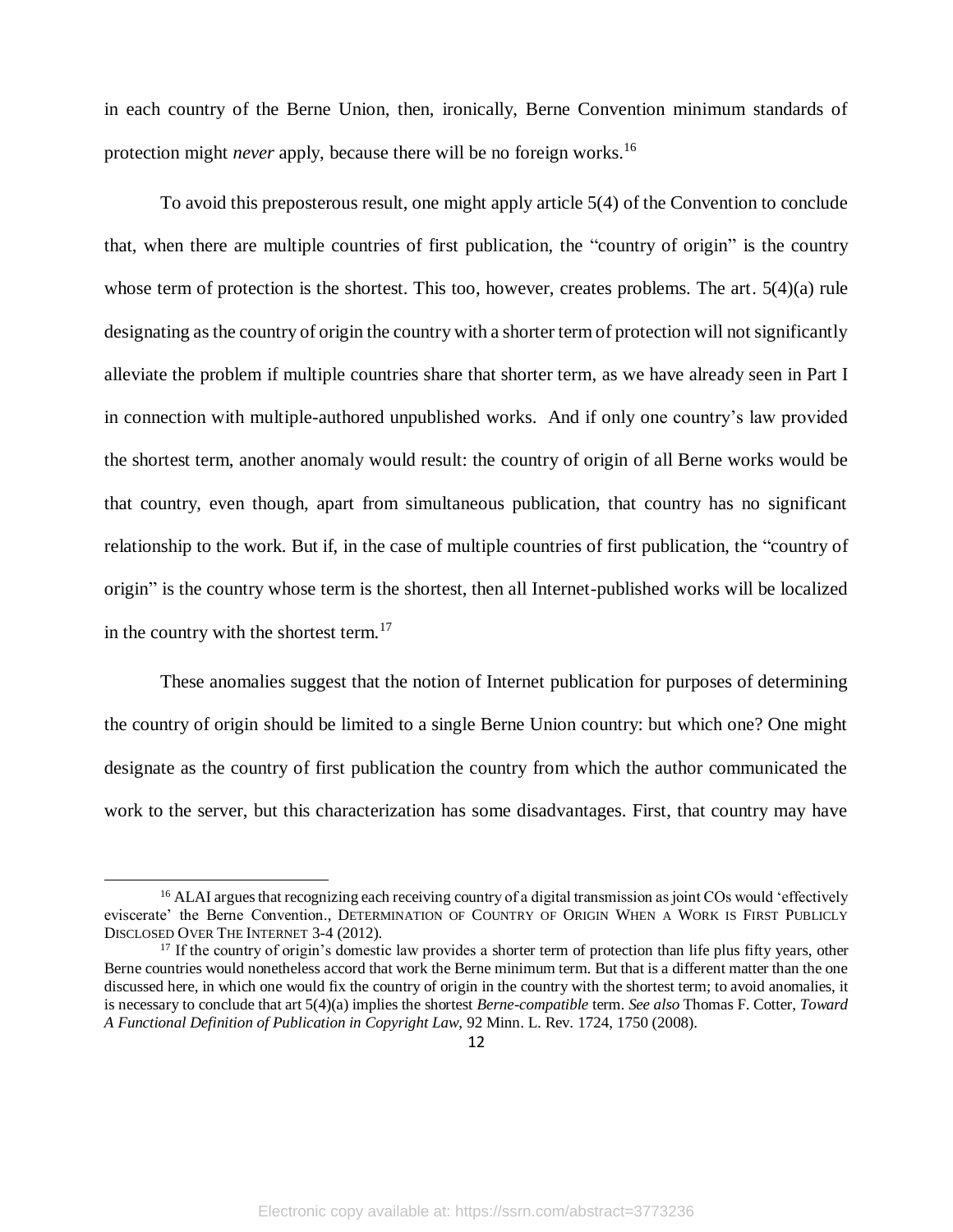little relationship to the work, as the author may upload the work from an appropriately equipped computer anywhere in the world (including from countries through which the author is merely travelling). Secondly, if the public accesses the work from a website, the work is not yet available to the public until the work arrives at its place of residence on that website. This in turn suggests that the country of first publication is the one from which the work first becomes available to the public; that is, the country in which it is possible to localize the website through which members of the public (wherever located) access the work.

This choice, however, is not problem-free, either. If the author operates her own website, it might be localized at the author's habitual residence, but that will not be the case if the server or platform, such as Facebook, hosting the author's website is localized in a different country. Similarly, if the author is making the work available through a third-party site, localization may prove uncertain. Unlike countries of traditional, physical first publication, in which authors or publishers consciously organize the locus of the economic center of the exploitation of their work, the country in which the server that hosts the website is located may be completely indifferent, or even unknown, to the author. Similarly, the location of the effective business establishment of the website operator may be insignificant to an author's selection of that site to disseminate the work. For example, if the conditions of publication are the same whatever the geographic location of the website operator's business establishment, then that country's relationship to the publication would seem purely fortuitous. Moreover, the Web-user who accesses the site may not even be aware of the location of the website operator or its host server.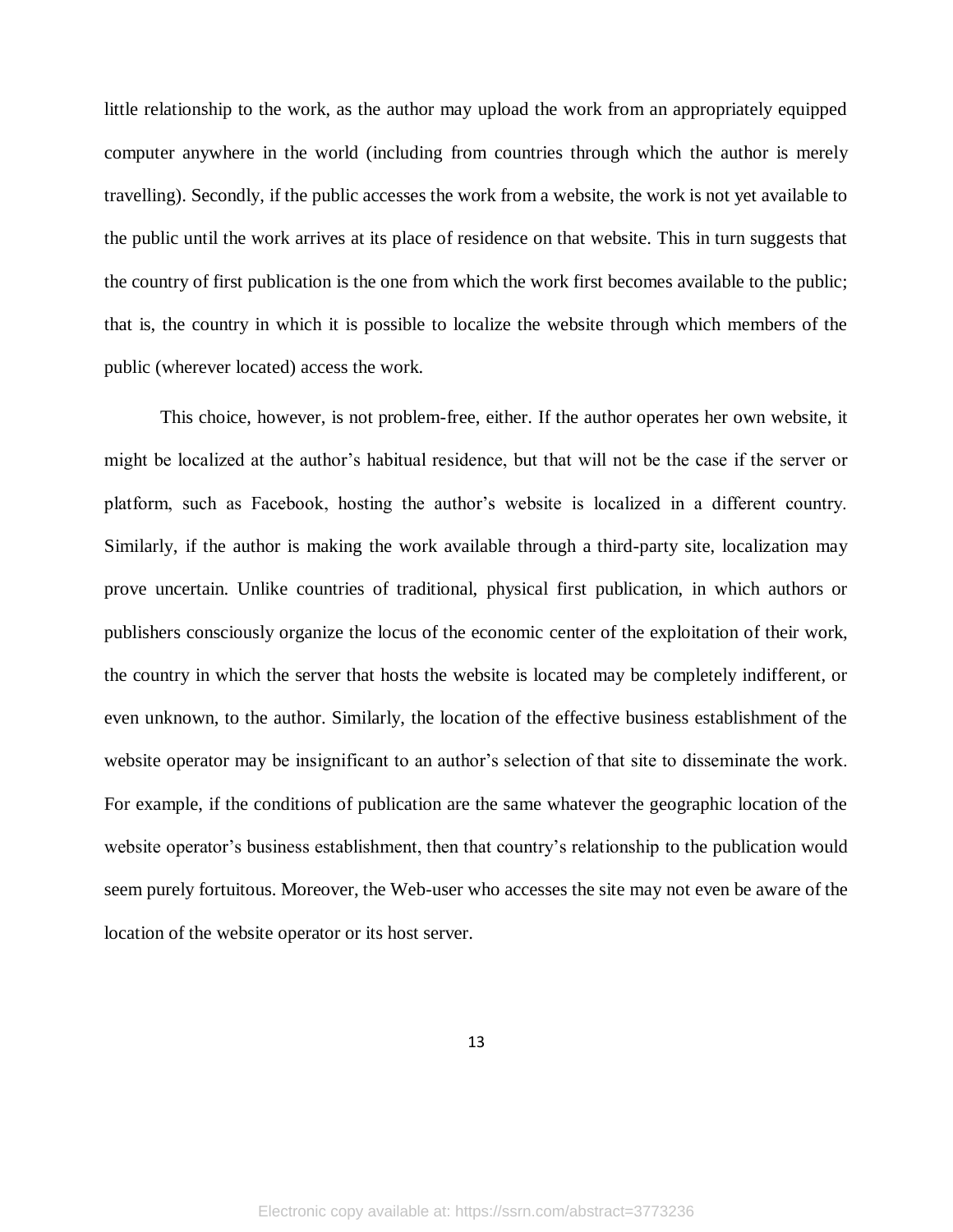In these circumstances, it becomes clear that there are significant difficulties in the digital context with making 'publication' a criterion for determining the 'country of origin'. When there is a plethora of places of publication, perhaps the simplest solution would be to link the country of origin to that of the author's nationality or residence, at least where that country's domestic law conforms to Berne minima. That solution, however, is not consistent with the text of art. 5(4) which applies the authorship point of attachment only in the event of non-publication, or publication exclusively in non-Union States. If, however, one were to revisit the definition of published works in art 3(3) to exclude making works available online, then the work, albeit amply disseminated, would technically not be 'published', and falling back on the authorship points of attachment would be Berne-compatible.

ALAI has proposed such a rethinking of the art 3(3) definition in the context of digital dissemination. In a 2012 Report on *Determination of the Country of Origin When a Work is First Publicly Disclosed over the Internet*, <sup>18</sup> adopting both a textualist and a consequentialist analysis,

ALAI concluded:

 $\ddot{\phantom{a}}$ 

The Study Group determined that under the 1971 Paris Act articles 5(4) and 3(3), a work made available over the Internet for downloading is not "simultaneously published" all over the world because the copies referred to in art 3(3) are physical copies, not digital copies. We infer this from the words "manufacture of copies" or, in the authoritative French version, "fabrication d'exemplaires," and the term "availability of *such copies*" (emphasis supplied), which would seem to refer back to the material copies that are made available by the author or authorized intermediary distributor. . . . [T]he conclusion that the copies envisioned in article 3(3) are pre-existing physical copies also follows from the comparison of the first and second phrases of art 3(3): the exclusion from the definition of "published works" of literary or artistic works communicated by wire or broadcasting casts doubt on the characterization of works "made available" to the public over digital networks as "published." Moreover, in light of the purpose of the Berne Convention to promote the international protection of

<sup>&</sup>lt;sup>18</sup> ALAI, DETERMINATION OF COUNTRY OF ORIGIN WHEN A WORK IS FIRST PUBLICLY DISCLOSED OVER THE INTERNET 2–3 (2012).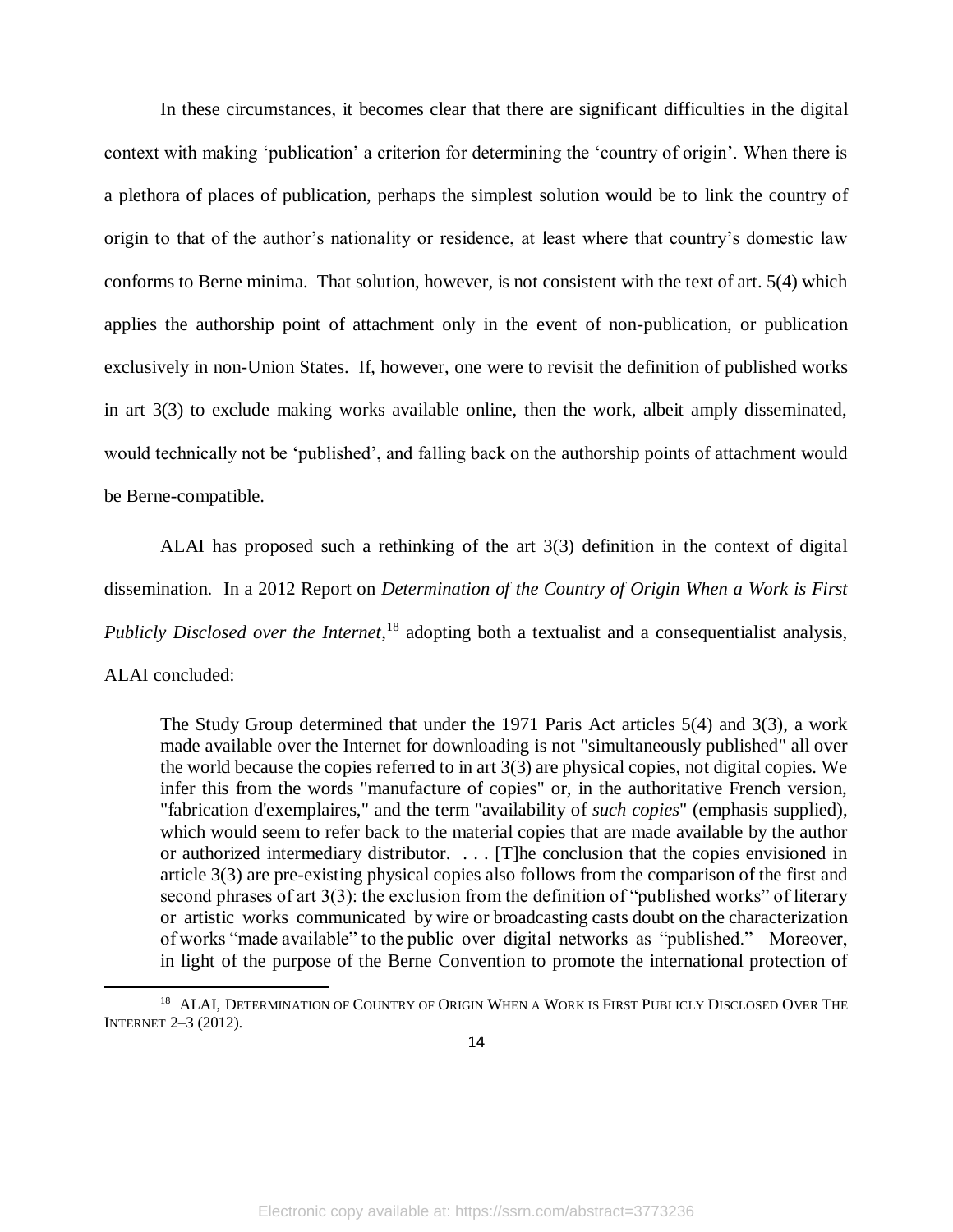authors, it would be counterproductive (not to say perverse) to adopt a concept of "publication" that, by multiplying the work's countries of origin, would have the effect of disqualifying internet-disclosed works from the treaty's minimum standard of protection. The abandonment during the 1996 Diplomatic Conference of the draft art. 3 of the WCT, which would have equated the making available of copies for public access with published works under Berne art. 3(3), presents a further impediment to extending the Berne text to encompass copies materialized only on receipt. Thus, works made available only on the Internet, even when globally accessible, are not "published" according to the definition in art. 3(3), because the required distribution of pre-existing physical copies to serve the needs of the general public has not taken place.

One may readily share the consequentialist concerns underlying the ALAI recommendation,<sup>19</sup> but how persuasive is the Report's textualist analysis? Does 'manufacture of copies' necessarily restrict the form of the copies to physical ones? Article 3(3)'s open-ended designation of 'whatever may be the means of manufacture of the copies' appears agnostic as to the form. But, the phrase 'availability of such copies' that follows may imply specific physical copies.<sup>20</sup> A digital copy may be evanescent, replaced by another digital instantiation of the work, but without constancy in the 1s and 0s that compose any particular copy because copies residing in a computer's temporary memory may in fact be constantly refreshed. As a result, the owner of a digital copy may always have access to *a* copy, but not necessarily the same copy. If one equates 'such' copies to particular copies,  $2^{1}$  then art 3(3) might not deem the purely digital copy 'published' (or might not deem some digital copies 'published') and, accordingly under art 5(4), at least some of the countries of receipt of digital copies would not qualify as countries of origin.

<sup>&</sup>lt;sup>19</sup> Accord, S. von Lewinski, International Copyright Law and Policy, paras. 7.31-33 (2008).

<sup>20</sup> Cf. Agreed Statement to WCT art. 6: "As used in these Articles, the expressions 'copies' and 'original and copies,' being subject to the right of distribution and the right of rental under the said Articles, refer exclusively to fixed copies that can be put into circulation as tangible objects."

<sup>&</sup>lt;sup>21</sup> Cf. 17 USC sec 109(a); Capitol Records v. ReDigi, 934 F. Supp. 2d 640 (S.D.N.Y. 2013) affd. on other grounds, 910 F.3d 649 (2d Cir. 2018) (owner of a "particular copy" may resell "that copy"; online communication of a work makes new copies, rather than transferring a "particular copy").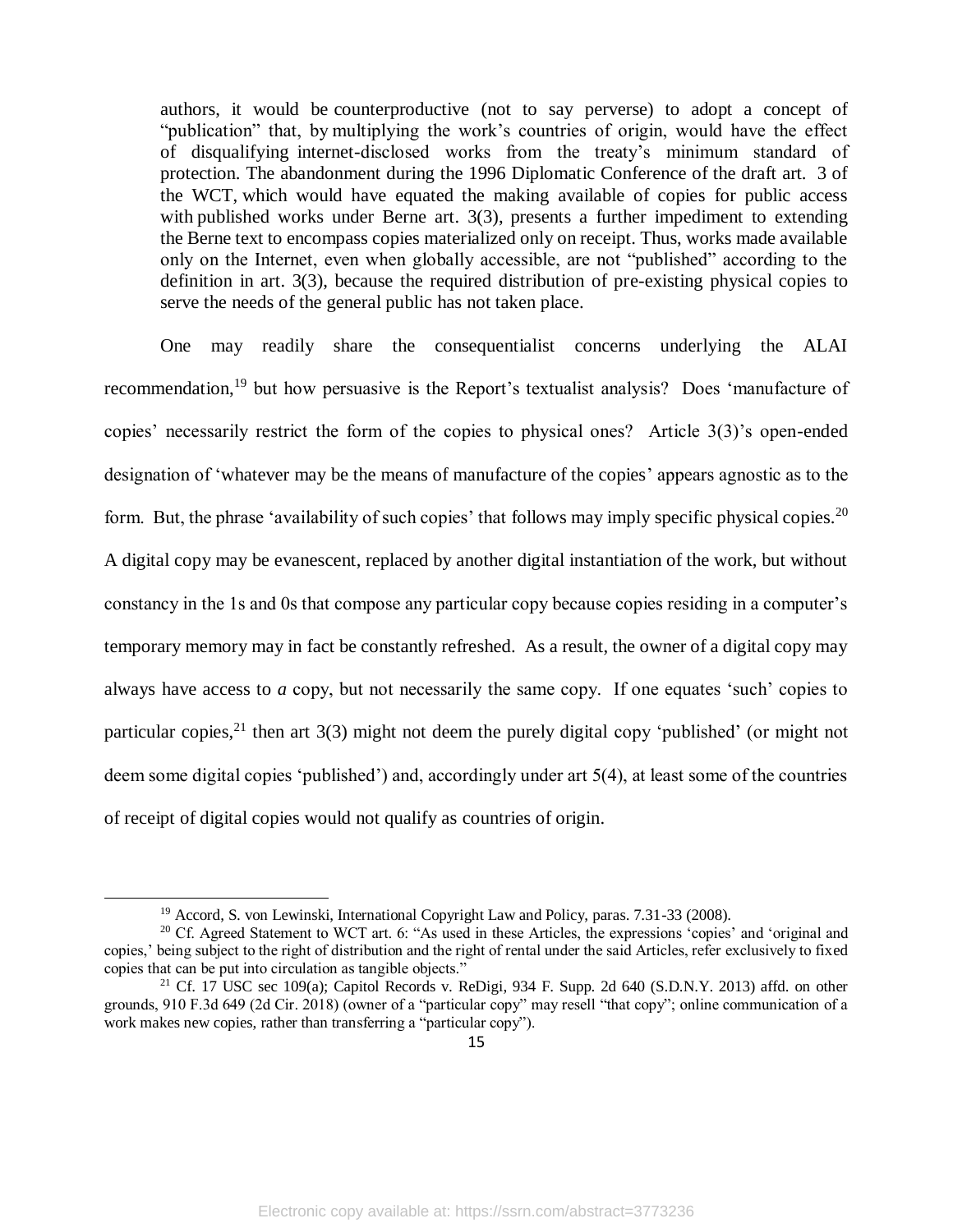An approach that disqualifies digital copies, regardless of whether their recipients subsequently save them to non-volatile formats, has the merit of treating downloading and streaming alike. As previously indicated, it makes little sense to distinguish between these forms of access to works. But that analysis posited treating both forms of communication as publishing the works. That approach in turn presented the problem of proliferation of countries of origin. If one accepts the ALAI position that digital communication (whether for downloading or for streaming), does not publish works, then a work's country of origin will be the author's nationality or residence, unless or until the works are disseminated in hardcopy format.

16 Of course, it may seem counterintuitive (or even Luddite) to contend that works widely disseminated in digital form have not been 'published.' But recall that under art. 3(3), publication is not the same thing as public disclosure: as we have seen, art 3(3) clearly excludes "The performance of a dramatic, dramatico-musical, cinematographic or musical work, the public recitation of a literary work, the communication by wire or the broadcasting of literary or artistic works." Under art 3(3), then, a work may have been widely disseminated and exploited without having been 'published' (assuming one does not treat any predicate act of distribution of copies as effecting publication). It therefore seems textually tenable as well as normatively sensible to revert to authorship points of attachment to determine the country of origin of a work disseminated only in digital form, whether by means of streaming or downloading. Ultimately, the country of origin concept maps poorly to digital dissemination, and whether or not such dissemination constitutes publication for Berne purposes is an unresolved issue. Resolving the issue of digital publication may ultimately require a radical overhaul of the concept of publication, whether it comes in the form of new statutory solutions in member States, like a free online registration option, designed specifically for